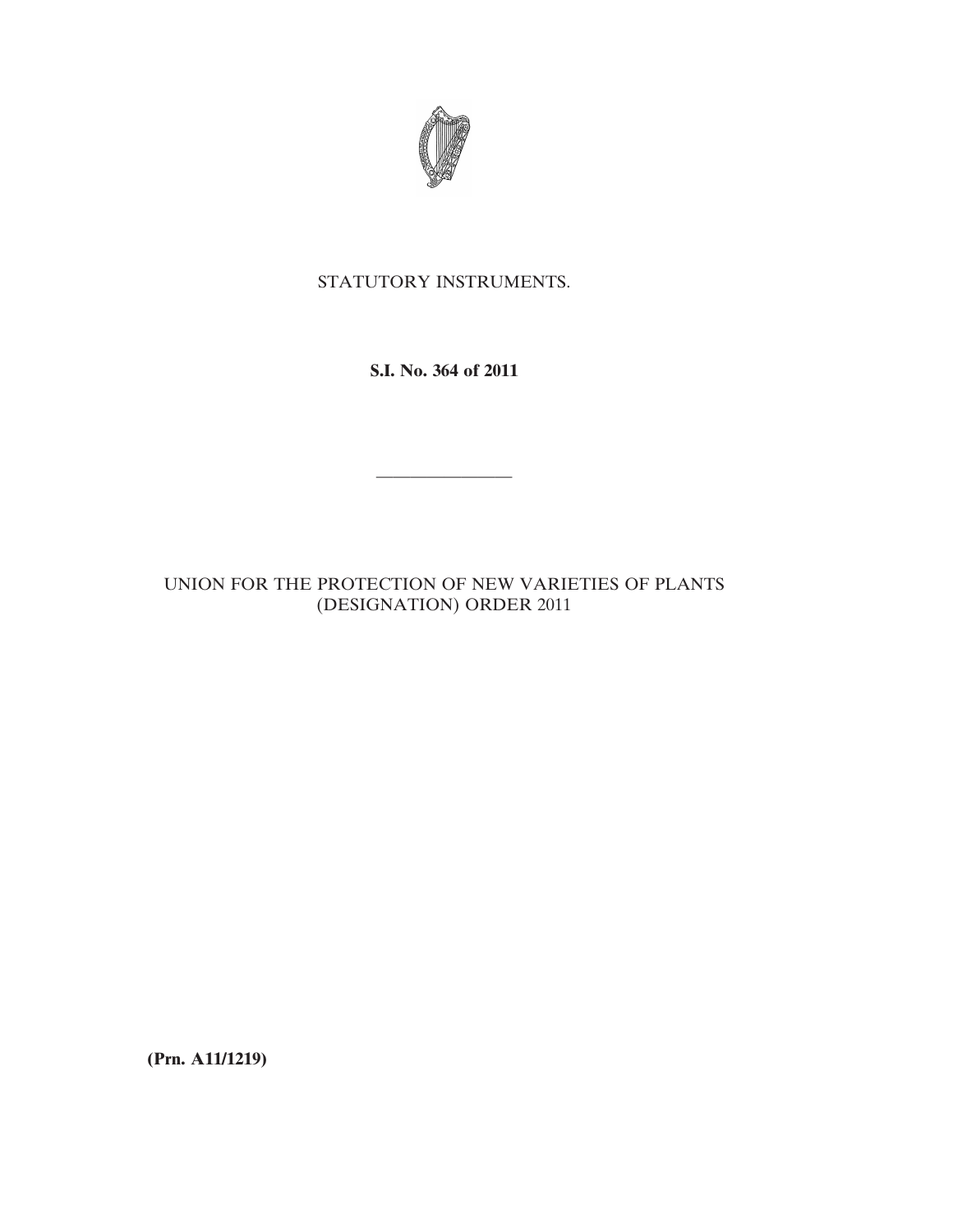## UNION FOR THE PROTECTION OF NEW VARIETIES OF PLANTS (DESIGNATION) ORDER 2011

WHEREAS it is enacted by section 40(1) (as amended by section 3 of the Diplomatic Relations and Immunities (Amendment) Act 2006 (No. 10 of 2006)) of the Diplomatic Relations and Immunities Act 1967 (No. 8 of 1967) that the Government may by order designate an international organisation, community or body of which the State or the Government is or intends to become a member to be an organisation to which Part VIII of that Act applies;

AND WHEREAS the Union for the Protection of New Varieties of Plants is such an international organisation;

NOW, the Government, in exercise of the powers conferred on them by the said section 40(1), hereby order as follows:

1. This Order may be cited as the Union for the Protection of New Varieties of Plants (Designation) Order 2011.

2. The Union for the Protection of New Varieties of Plants is hereby designated as an organisation to which Part VIII of the Diplomatic Relations and Immunities Act 1967 (No. 8 of 1967) applies.



GIVEN under the Official Seal of the Government, 7 June 2011.

ENDA KENNY, Taoiseach.

*Notice of the making of this Statutory Instrument was published in "Iris Oifigiúil" of* 17*th June*, 2011.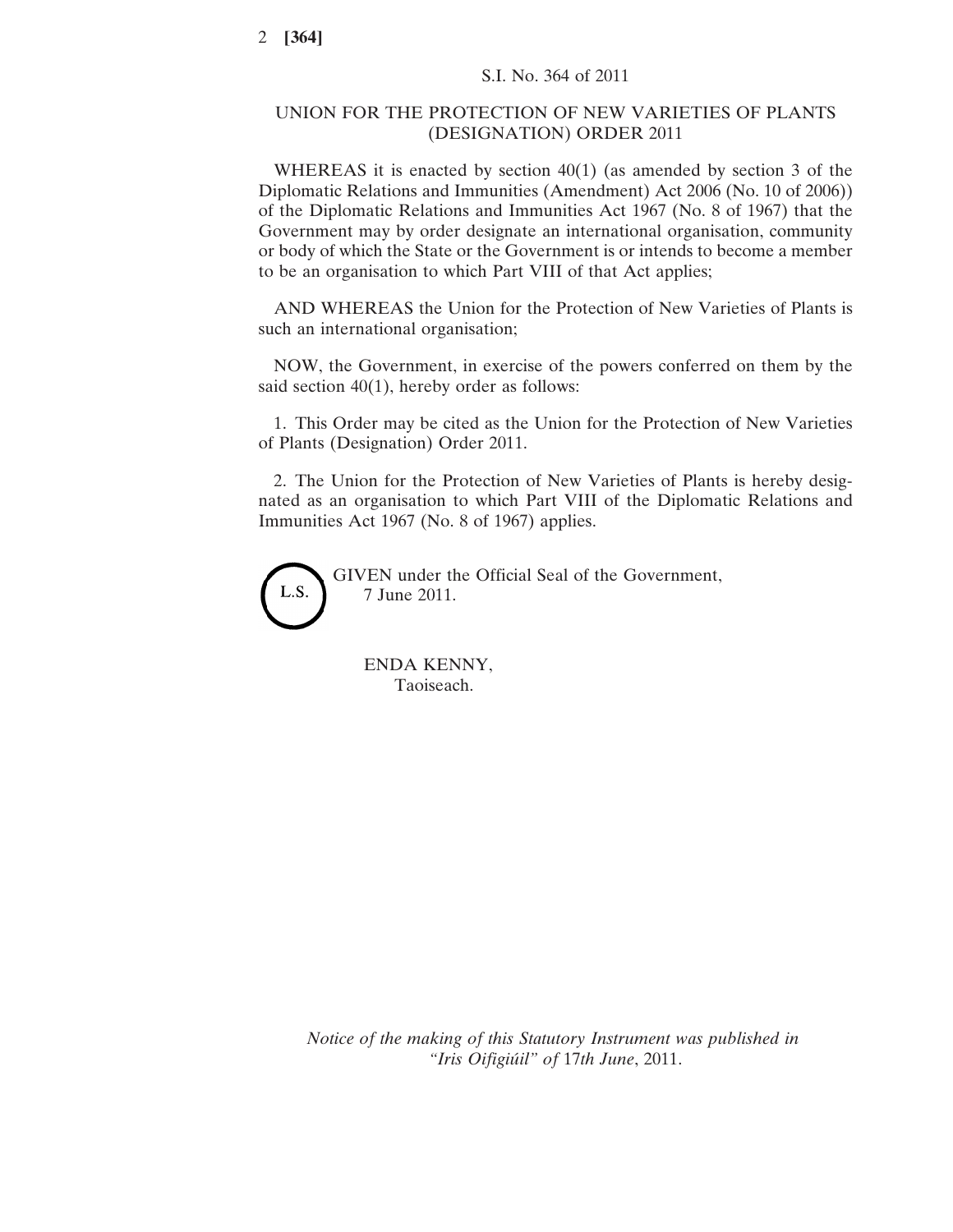**[364]** 3

## EXPLANATORY NOTE

*(This note is not part of the Instrument and does not purport to be a legal interpretation.)*

The purpose of this Order is to give effect within the State to Article 24 of the International Convention for the Protection of New Varieties of Plants of 2 December 1961 as revised at Geneva on 10 November 1972, on 23 October 1978 and on 19 March 1991. Article 24 provides that the Union for the Protection of New Varieties of Plants has legal personality and enjoys on the territory of each Contracting Party, in conformity with the laws applicable in the said territory, such legal capacity as may be necessary for the fulfilment of the objectives of the Union and for the exercise of its functions.